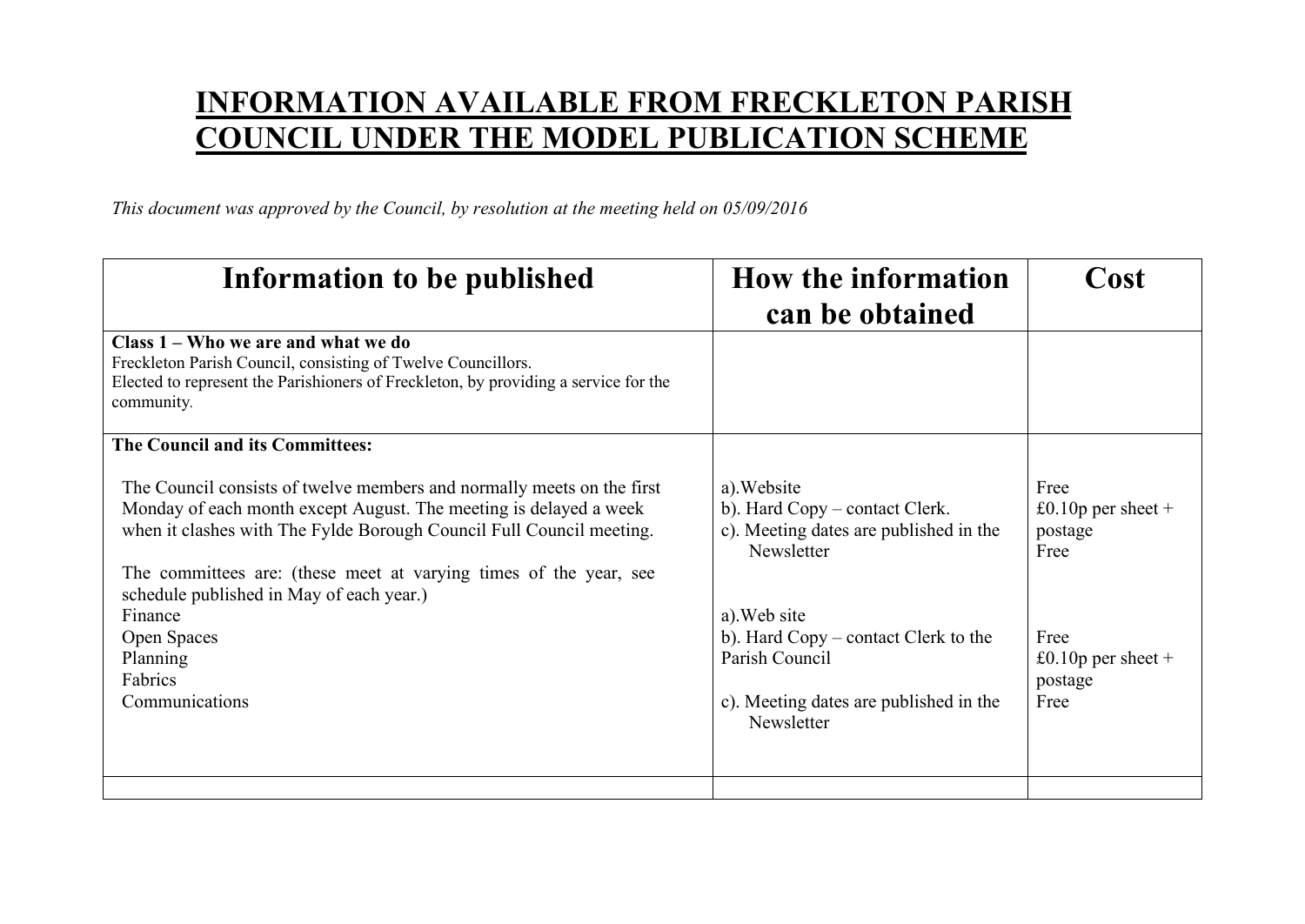| <b>Contact details for Clerk and Council Members</b>                                                                                                 | a). Website                                                           | Free                                  |
|------------------------------------------------------------------------------------------------------------------------------------------------------|-----------------------------------------------------------------------|---------------------------------------|
|                                                                                                                                                      | b). Annual Report                                                     | Free                                  |
|                                                                                                                                                      | c). Telephone Clerk                                                   | Free                                  |
|                                                                                                                                                      | d). Hard Copy – Contact Clerk                                         | £0.10 $p$ per sheet +<br>postage      |
|                                                                                                                                                      | e) Also published in the newsletter                                   | Free                                  |
| Location of main Council office and accessibility details:<br>Mr. KM Armistead.<br>Clerk to the Council,<br>3, Lythall Ave,<br>Lytham,<br>FY84HF     | a). Website<br>b) by email at<br>clerk@freckletonparishcouncil.org.uk | Free<br>Free                          |
| Class 2 – What we spend and how we spend it                                                                                                          | Website – "Minutes - Finance"                                         |                                       |
|                                                                                                                                                      | a) On the web site<br>b) Hard copy - contact Clerk                    | Free<br>£0.10p per sheet +<br>postage |
| <b>Annual Return form and report by Auditor:</b><br>These documents are available from the Clerk to the Council at the contact<br>point shown above. | Hard Copy - Contact Clerk                                             | £0.10 $p$ per sheet +<br>postage      |
|                                                                                                                                                      |                                                                       |                                       |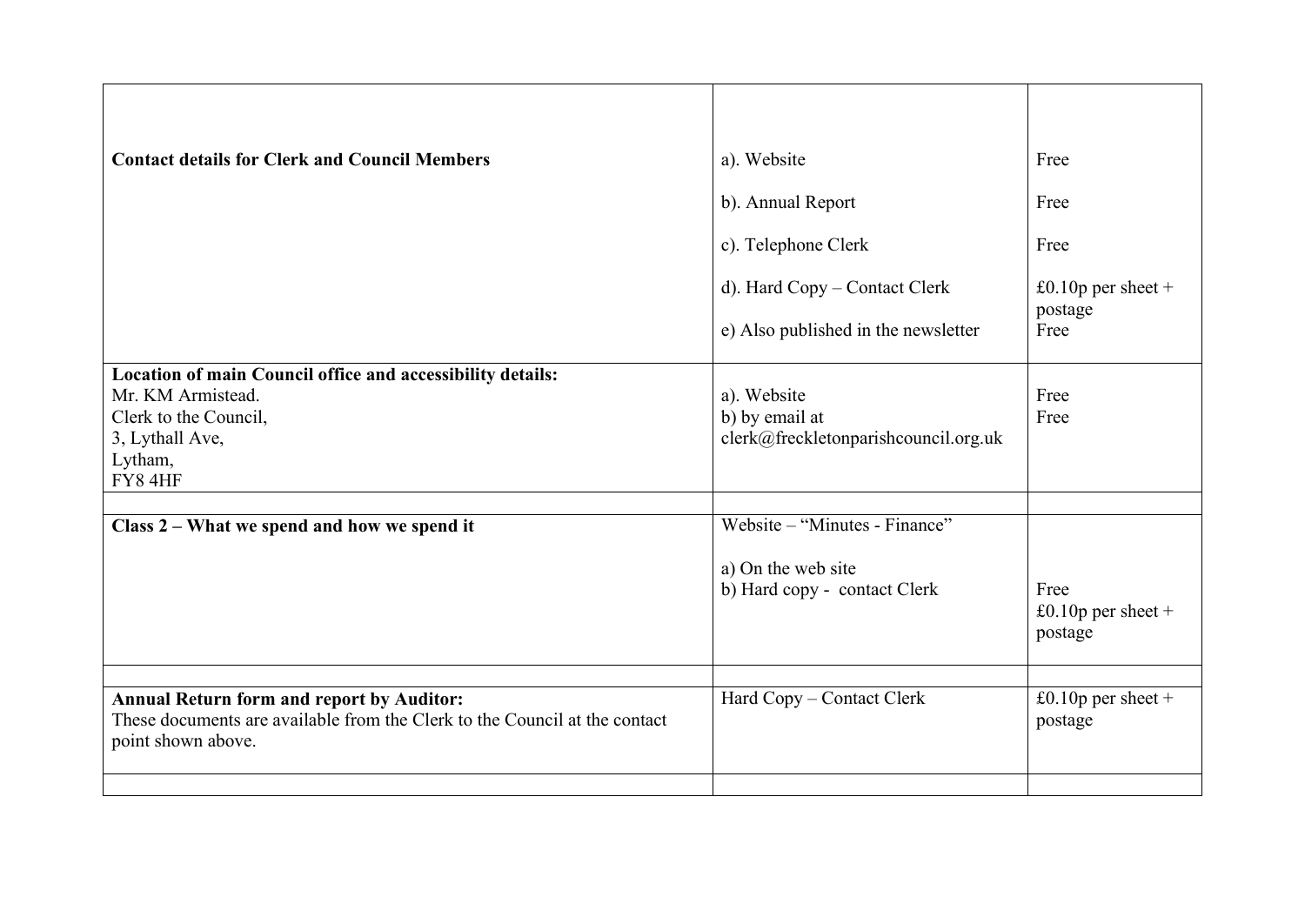| <b>Finalised Budget:</b>                                                 | Website – "Minutes - Finance"        |                       |
|--------------------------------------------------------------------------|--------------------------------------|-----------------------|
| This document will be appended to the Finance minutes, held in November  | Annual Report (to be delivered to    | Free                  |
| each year.                                                               | households, via the May Newsletter)  |                       |
|                                                                          |                                      |                       |
|                                                                          | Hard Copy of Statement of Accounts - | £0.10p per sheet +    |
|                                                                          | <b>Contact Clerk</b>                 | postage               |
| <b>Precept:</b>                                                          | Website – "Minutes - Finance"        | Free                  |
| This document will be appended to the Finance minutes, held in November  |                                      |                       |
| each year                                                                | Annual Report (delivered to          | Free                  |
|                                                                          | households)                          |                       |
|                                                                          |                                      |                       |
|                                                                          | Hard Copy – Contact Clerk            | £0.10 $p$ per sheet + |
|                                                                          |                                      | postage               |
| <b>Borrowing Approval Letter;</b>                                        |                                      |                       |
| Not applicable                                                           |                                      |                       |
| <b>Financial Standing Orders and Regulations;</b>                        | Website - "Procedures"               | Free                  |
|                                                                          |                                      |                       |
|                                                                          | Hard Copy – Contact Clerk            | £0.10 $p$ per sheet + |
| <b>Grants Given and Received:</b>                                        |                                      | postage               |
| Given:                                                                   |                                      |                       |
| The Parish Council donates annually to The Air Ambulance and the Hospice | Website                              | Free                  |
| for the Fylde.                                                           |                                      |                       |
| <b>Received:</b>                                                         | Hard Copy                            | £0.10 $p$ per sheet + |
| None                                                                     |                                      | postage               |
| List of current contracts awarded and value of contract:                 | Hard Copy                            | £0.10 $p$ per sheet + |
| Contracts are awarded annually for the Open Spaces work.                 |                                      | postage               |
| <b>Members Allowance &amp; Expenses:</b>                                 | Hard Copy - Contact Clerk            | £0.10p per sheet +    |
| Freckleton Parish Council do not currently pay any Members Allowances or |                                      | postage               |
| Expenses, other than the Chairman's allowance for out of pocket expenses | Website - FAQ                        | Free                  |
|                                                                          |                                      |                       |
| Class 3 – What our priorities are and how we are doing                   |                                      |                       |
|                                                                          |                                      |                       |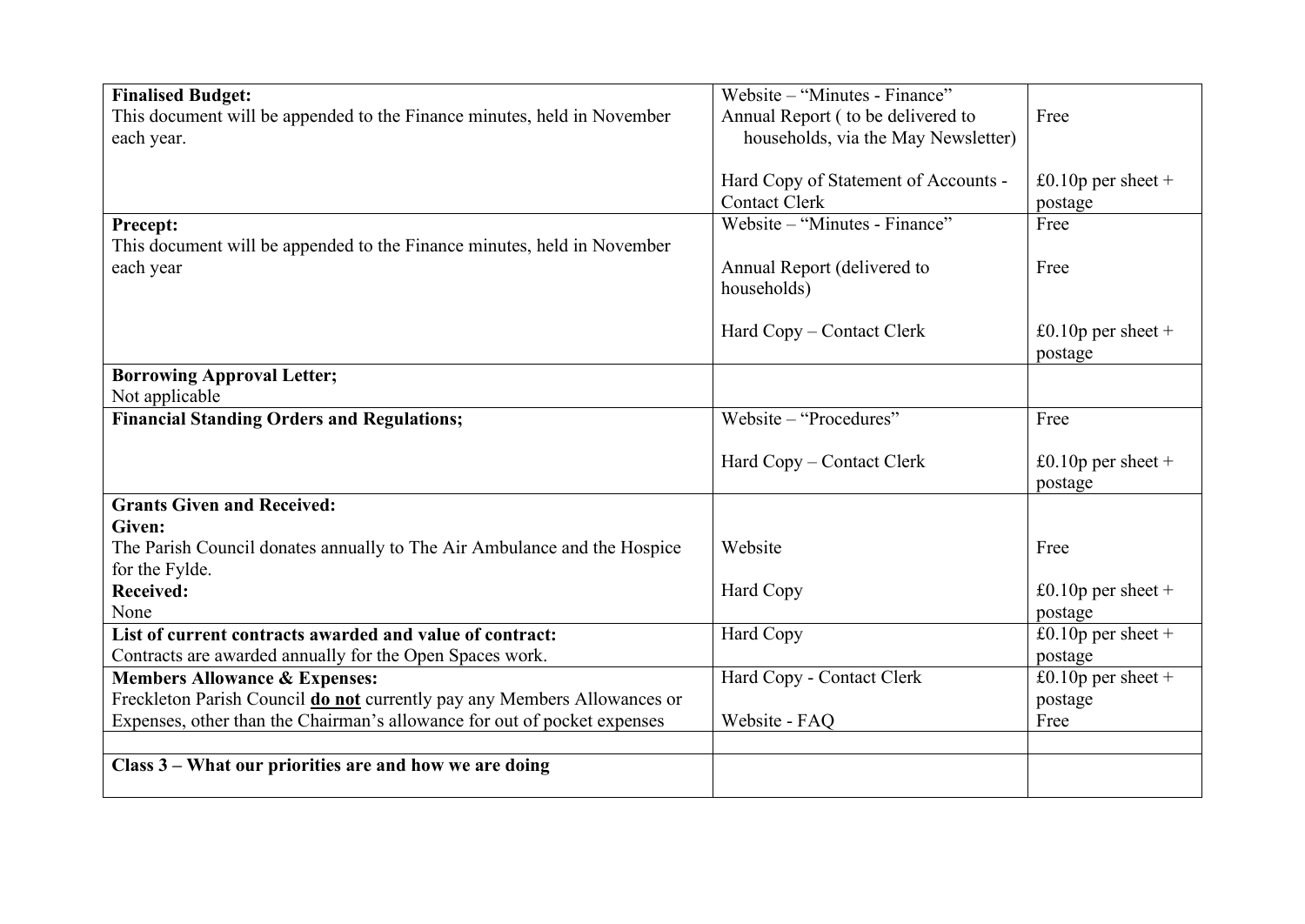| Parish Plan produced in 2005                                                                      | Website - FAQ<br>Hard copies no longer available                                                                                                              | Free                             |
|---------------------------------------------------------------------------------------------------|---------------------------------------------------------------------------------------------------------------------------------------------------------------|----------------------------------|
| An Annual Report is produced in May each year.                                                    | a). Website - April Newsletter                                                                                                                                | Free                             |
|                                                                                                   | b). Hard $Copy - All$ households in the<br>Village will receive a free copy of the<br>Annual Report delivered to their door.                                  | Free                             |
| Quality Status - This has not been progressed                                                     |                                                                                                                                                               |                                  |
| Local Charters drawn up in accordance with DCLG guidelines                                        | There are currently no charters in<br>operation.                                                                                                              |                                  |
|                                                                                                   |                                                                                                                                                               |                                  |
| Class 4 – How we make decisions<br>(Decision making processes and records of decisions)           |                                                                                                                                                               |                                  |
| The Council meets at regular intervals to make decisions relating to the<br>Community it serves.  |                                                                                                                                                               |                                  |
| <b>Timetable of Meetings:</b>                                                                     |                                                                                                                                                               |                                  |
| A timetable of meetings to be held for the next twelve months is produced in<br>May each year     | Website - Diary                                                                                                                                               | Free                             |
|                                                                                                   | Hard Copy – Contact Clerk<br>(NB actual dates and times may be<br>subject to change depending on<br>external circumstances, e.g. FBC<br>meetings conflicting) | £0.10 $p$ per sheet +<br>postage |
| <b>Agendas of meetings:</b>                                                                       |                                                                                                                                                               |                                  |
| The agendas are displayed on the notice board in the Centre of the Village and<br>on the web-site | Website                                                                                                                                                       | Free                             |
|                                                                                                   | Notice boards                                                                                                                                                 | Free                             |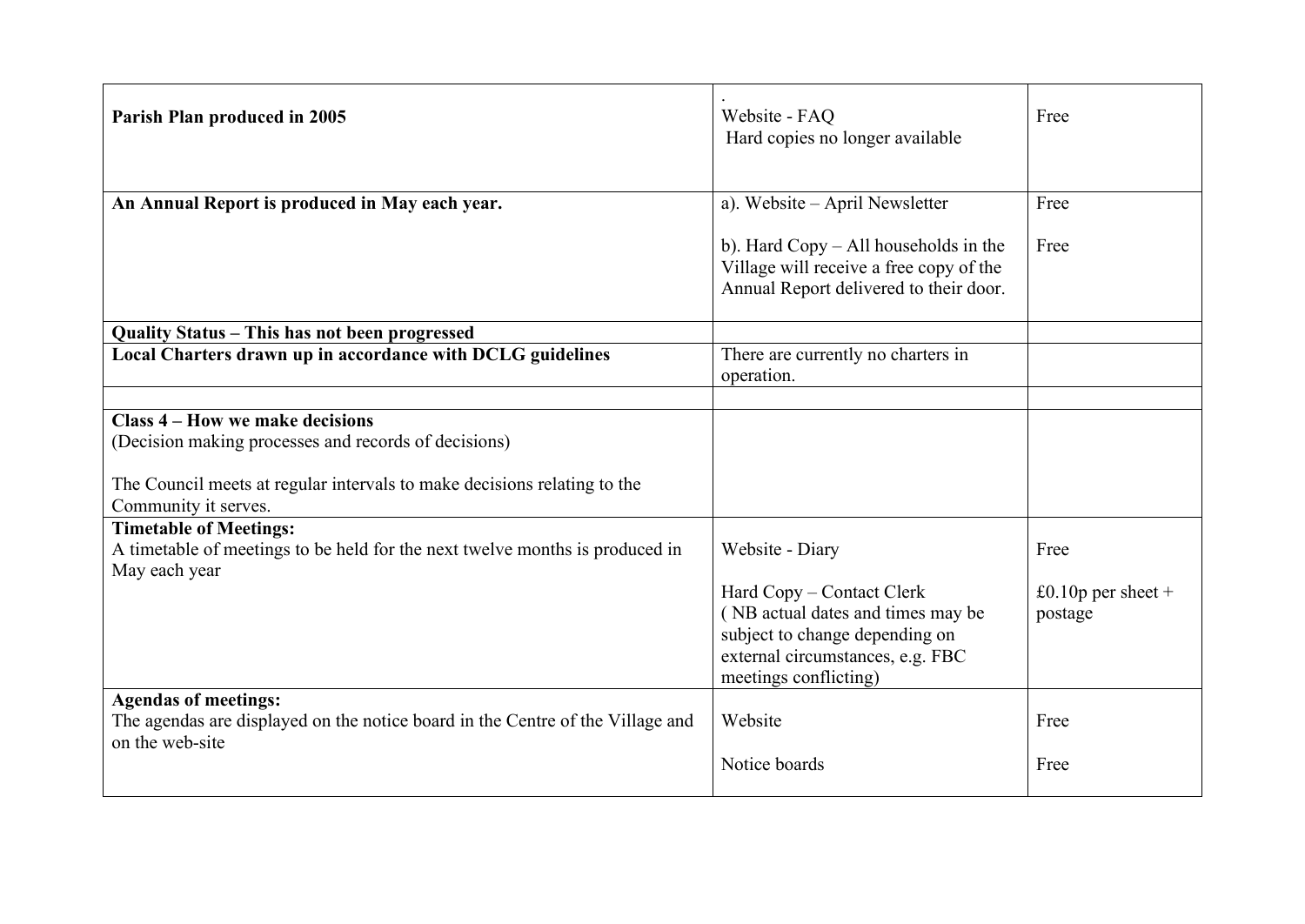|                                                                                       | Hard Copy – Contact Clerk         | £0.10 $p$ per sheet + |
|---------------------------------------------------------------------------------------|-----------------------------------|-----------------------|
|                                                                                       |                                   | postage               |
| <b>Minutes of Meetings:</b>                                                           | Website - Minutes                 | Free                  |
| The minutes are published on the web-site and a hard copy is held in the              |                                   |                       |
| Library.                                                                              | Library                           | Free to view          |
|                                                                                       |                                   |                       |
|                                                                                       | Hard Copy – Contact Clerk         | £0.10 $p$ per sheet + |
|                                                                                       |                                   | postage               |
| <b>Reports presented to Council meetings</b>                                          | Hard Copy – Contact Clerk         | £0.10p per sheet +    |
| N.B This will exclude information that is properly regarded as private to the         |                                   | postage               |
| meeting.                                                                              |                                   |                       |
|                                                                                       |                                   |                       |
| <b>Responses to consultation papers:</b>                                              | Hard Copy – Contact Clerk         | £0.10 $p$ per sheet + |
|                                                                                       |                                   | postage               |
| <b>Responses to planning applications:</b>                                            | Website – see Planning committee  | Free                  |
| These are published in the Planning committee meeting minutes                         | minutes                           |                       |
|                                                                                       | Fylde Borough web-site – Planning | Free                  |
|                                                                                       | Portal                            |                       |
|                                                                                       | Hard Copy – Contact Clerk         | £0.10 $p$ per sheet + |
|                                                                                       |                                   | postage               |
| <b>Bye-Laws:</b>                                                                      |                                   |                       |
| Bye-laws exist relating to the access to the Memorial park and Bush lane              | Hard Copy – Contact Clerk         | £0.10 $p$ per sheet + |
| playing fields - To be reviewed by FBC in 2017                                        |                                   | postage               |
| Class 5 – Our policies and procedures                                                 |                                   |                       |
| (Current written protocols, policies and procedures for delivering our services       |                                   |                       |
| and responsibilities)<br>Policies and procedures for the conduct of Council business: |                                   |                       |
|                                                                                       |                                   |                       |
| The following documents are available from the Clerk and are on the web-<br>site:-.   |                                   |                       |
| Standing orders<br>1.                                                                 |                                   |                       |
| Financial regulations<br>2.                                                           | Web-site - Procedures             | Free                  |
| Committee and sub-committee terms of reference – see minutes of the<br>3.             |                                   |                       |
|                                                                                       |                                   |                       |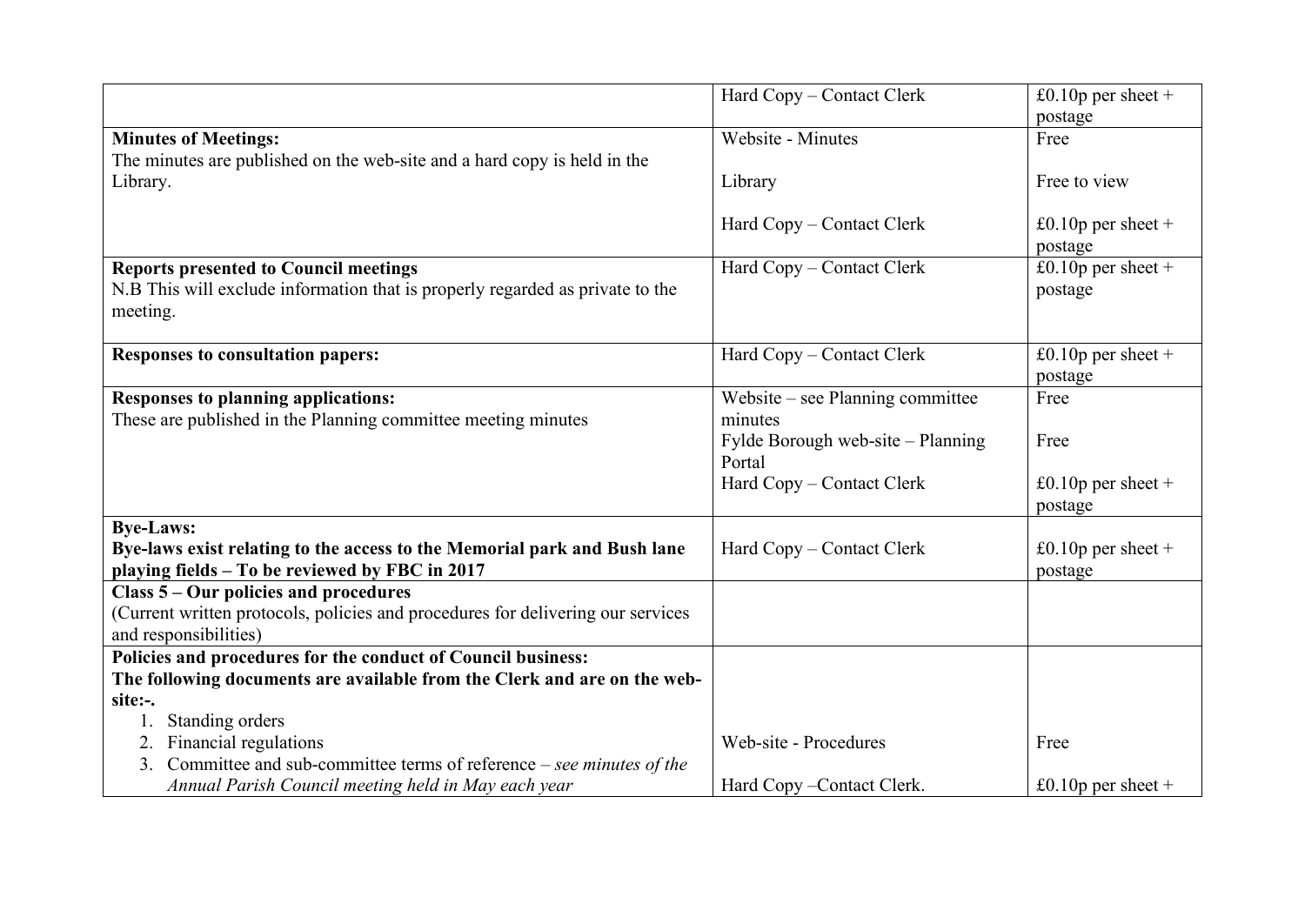| 4. Delegated authority in respect of Officers - see Standing Orders.                                                                                                                                                                                                               |                                                                                                                                  | postage                                                                                                                            |
|------------------------------------------------------------------------------------------------------------------------------------------------------------------------------------------------------------------------------------------------------------------------------------|----------------------------------------------------------------------------------------------------------------------------------|------------------------------------------------------------------------------------------------------------------------------------|
| Policies and procedures for the provision of services and about the<br>employment of staff:<br>Health and safety policy<br>Policies and procedures for handling requests for information<br><b>Complaints Procedures</b><br>Schedule of Charges for the publication of information | Hard Copy - Contact Clerk<br>See risk Assessment document<br>This document.<br>Web site - Procedures<br>This document            | £0.10 $p$ per sheet +<br>postage                                                                                                   |
| <b>Class 6 – Lists and Registers</b>                                                                                                                                                                                                                                               |                                                                                                                                  |                                                                                                                                    |
| Electoral register                                                                                                                                                                                                                                                                 | Copy of the principal authority's<br>electoral register is held by the Clerk<br>Alternatively may be obtained from<br><b>FBC</b> | Visual Inspection<br>free.<br>Visual inspection is<br>free but fee payable<br>for hard copy of<br>register, refer to<br><b>FBC</b> |
| <b>Assets Register</b>                                                                                                                                                                                                                                                             | Website                                                                                                                          | Free                                                                                                                               |
|                                                                                                                                                                                                                                                                                    | Hard Copy - The Clerk                                                                                                            | £0.10 $p$ per sheet +<br>postage                                                                                                   |
| Disclosure Log (indicating the information that has been provided in response<br>to requests; recommended as good practice, but may not be held by parish<br>councils.                                                                                                             | Currently not held by Freckleton Parish<br>Council.                                                                              |                                                                                                                                    |
| Register of Members' Interests                                                                                                                                                                                                                                                     | Available on the FBC web-site                                                                                                    | Visual inspection<br>free                                                                                                          |
| Register of Gifts and Hospitality                                                                                                                                                                                                                                                  | Hard Copy - Contact Clerk.                                                                                                       | £0.10 $p$ per sheet +<br>postage                                                                                                   |
| Class 7 – The Services we offer                                                                                                                                                                                                                                                    |                                                                                                                                  |                                                                                                                                    |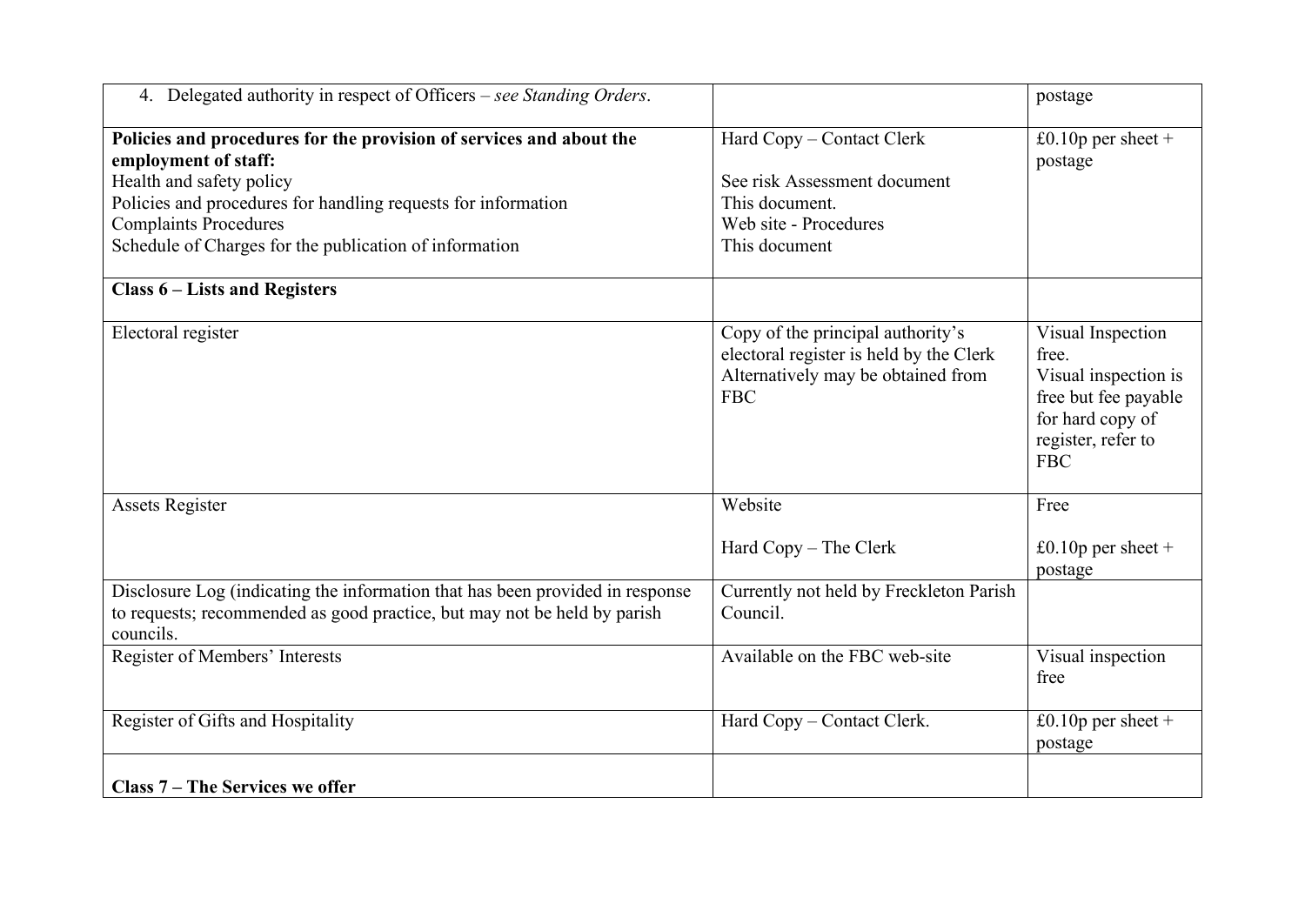| (Information about the services we offer, including leaflets, guidance and |                                       |      |
|----------------------------------------------------------------------------|---------------------------------------|------|
| newsletters produced for the public and businesses)                        |                                       |      |
| Current information only                                                   |                                       |      |
| Allotments                                                                 | Contact the Clerk for information     | Free |
| Agricultural allotments - Bush Lane                                        |                                       |      |
| Horticultural allotments - Croft Butts lane                                |                                       |      |
| Burial Grounds and closed churchyards                                      | Freckleton Parish Council are not     |      |
|                                                                            | currently responsible any burial      |      |
|                                                                            | grounds and closed churchyards        |      |
| <b>Community Centres and Village Halls</b>                                 |                                       |      |
| Rawstorne Sports Centre,                                                   | Contact the Clerk for information     | Free |
| The Village hall                                                           |                                       |      |
| Band room.                                                                 |                                       |      |
| Scouts & Cubs centre,                                                      |                                       |      |
| Guides & Brownies centre                                                   |                                       |      |
| Parks, playing fields and recreational facilities                          | Contact the Clerk for information     |      |
| Bush lane Playing fields - Football and cricket                            |                                       |      |
| Bush lane AWS area – for Tennis, Netball and 5-a-side                      |                                       |      |
| Seating, litter bins, clocks, memorials and lighting                       | Contact the Clerk for information     |      |
|                                                                            |                                       |      |
| <b>Bus shelters</b>                                                        | Contact Fylde Borough Council for     |      |
|                                                                            | information.                          |      |
| Markets                                                                    | Freckleton Parish Council do not have |      |
|                                                                            | responsibility for any markets in the |      |
|                                                                            | village                               |      |
| Public Conveniences                                                        | Fylde Borough Council are responsible |      |
|                                                                            | for the public conveniences in the    |      |
|                                                                            | Village                               |      |
| Agency agreements                                                          | Not applicable to Freckleton Parish   |      |
|                                                                            | Council                               |      |
|                                                                            |                                       |      |
| A summary of services for which the council is entitled to recover a fee,  | Not applicable to Freckleton Parish   |      |
| together with those fees (e.g burial fees)                                 | Council                               |      |